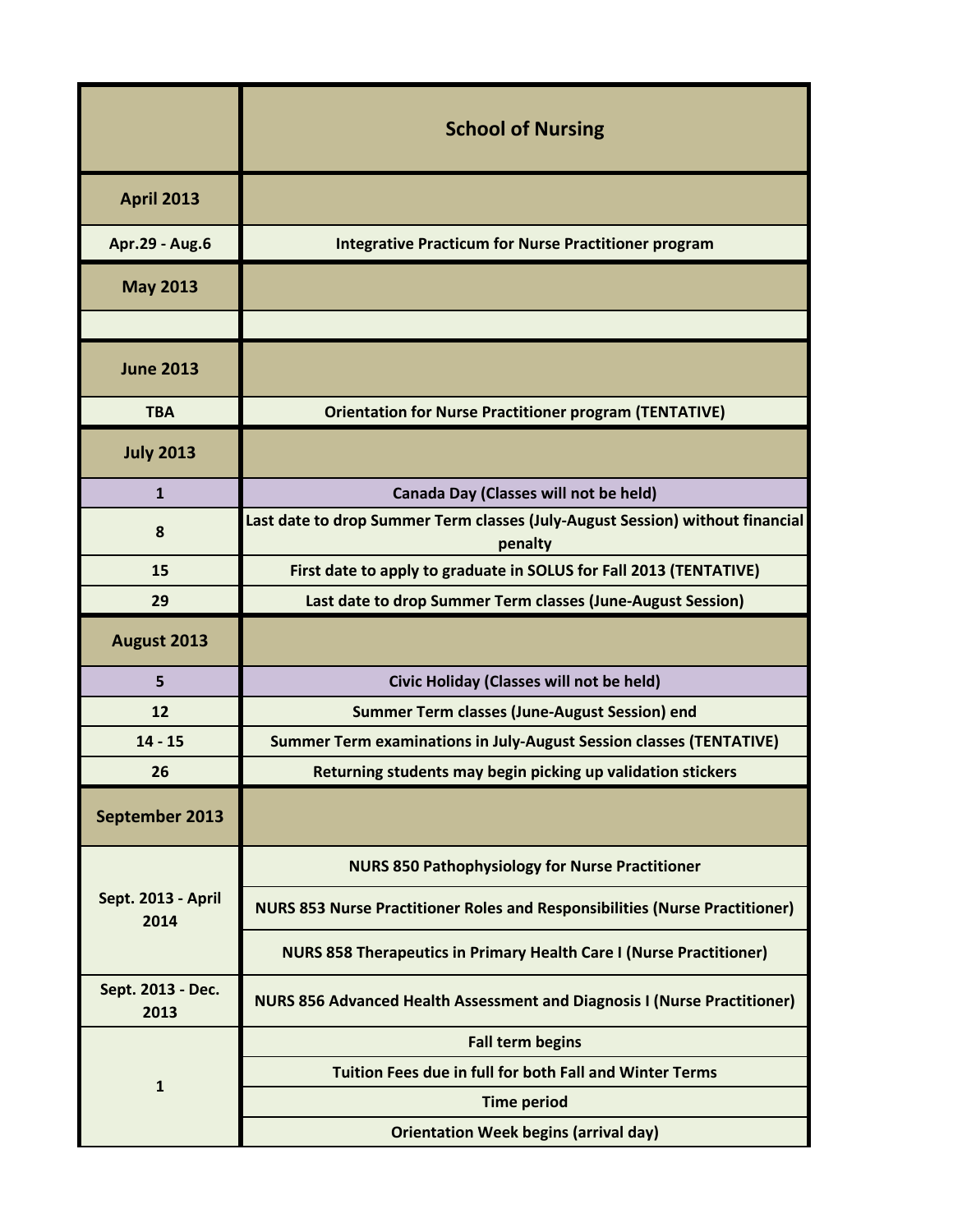| $\overline{2}$        | <b>Labour Day (University closed)</b>                                                                                                                                                                                                                                                                                              |
|-----------------------|------------------------------------------------------------------------------------------------------------------------------------------------------------------------------------------------------------------------------------------------------------------------------------------------------------------------------------|
| 3                     | <b>Welcoming Ceremony for new students</b>                                                                                                                                                                                                                                                                                         |
| $\overline{a}$        | <b>Fall Term begins (TENTATIVE)</b>                                                                                                                                                                                                                                                                                                |
| 6                     | <b>AST Summer Term classes end (TENTATIVE)</b>                                                                                                                                                                                                                                                                                     |
| 9                     | <b>Fall Term classes begin</b>                                                                                                                                                                                                                                                                                                     |
| 20                    | Last date to:<br>* Register in Fall Term (Students unable to register by this date must<br>appeal in writing to the Office of the Associate Dean (Studies) and pay tuition<br>fees in full, plus a Registration Administration Fee<br>* add Fall Term and multi-term classes<br>* drop Fall Term classes without financial penalty |
| 30                    | Last date to apply to graduate in SOLUS for Fall 2013 (TENTATIVE)                                                                                                                                                                                                                                                                  |
| October 2013          |                                                                                                                                                                                                                                                                                                                                    |
| 14                    | <b>Thanksgiving Day (University closed)</b>                                                                                                                                                                                                                                                                                        |
| 16                    | <b>University Day</b>                                                                                                                                                                                                                                                                                                              |
| November 2013         |                                                                                                                                                                                                                                                                                                                                    |
| <b>TBD</b>            | <b>Fall Convocation (TENTATIVE)</b>                                                                                                                                                                                                                                                                                                |
| <b>TBD</b>            | First date to Apply to Graduate in Spring 2014                                                                                                                                                                                                                                                                                     |
| $\mathbf{1}$          | Last date to drop Fall Term classes                                                                                                                                                                                                                                                                                                |
| 11                    | Remembrance Day (Classes cancelled 10:30 - 11:30 a.m.)                                                                                                                                                                                                                                                                             |
| 15                    | First date to apply to graduate in SOLUS for Spring 2014 (TENTATIVE)                                                                                                                                                                                                                                                               |
| 29                    | <b>Fall Term classes end</b>                                                                                                                                                                                                                                                                                                       |
| 30                    | Fall Term pre-examination study period begins                                                                                                                                                                                                                                                                                      |
| December 2013         |                                                                                                                                                                                                                                                                                                                                    |
| 3                     | Fall Term pre-examination study period ends                                                                                                                                                                                                                                                                                        |
| $4 - 19$              | Final examinations in Fall Term classes and mid-year tests in multi-term<br>classes                                                                                                                                                                                                                                                |
| 6                     | <b>Commemoration Day (academics cancelled)</b>                                                                                                                                                                                                                                                                                     |
| 31                    | <b>Fall Term ends (TENTATIVE)</b>                                                                                                                                                                                                                                                                                                  |
| January 2014          |                                                                                                                                                                                                                                                                                                                                    |
| Jan. 2014 - Apr. 2014 | <b>NURS 857 Advanced Health Assessment and Diagnosis II (Nurse Practitioner)</b>                                                                                                                                                                                                                                                   |
|                       | <b>NURS 859 Therapeutics in Primary Health Care II (Nurse Practitioner)</b>                                                                                                                                                                                                                                                        |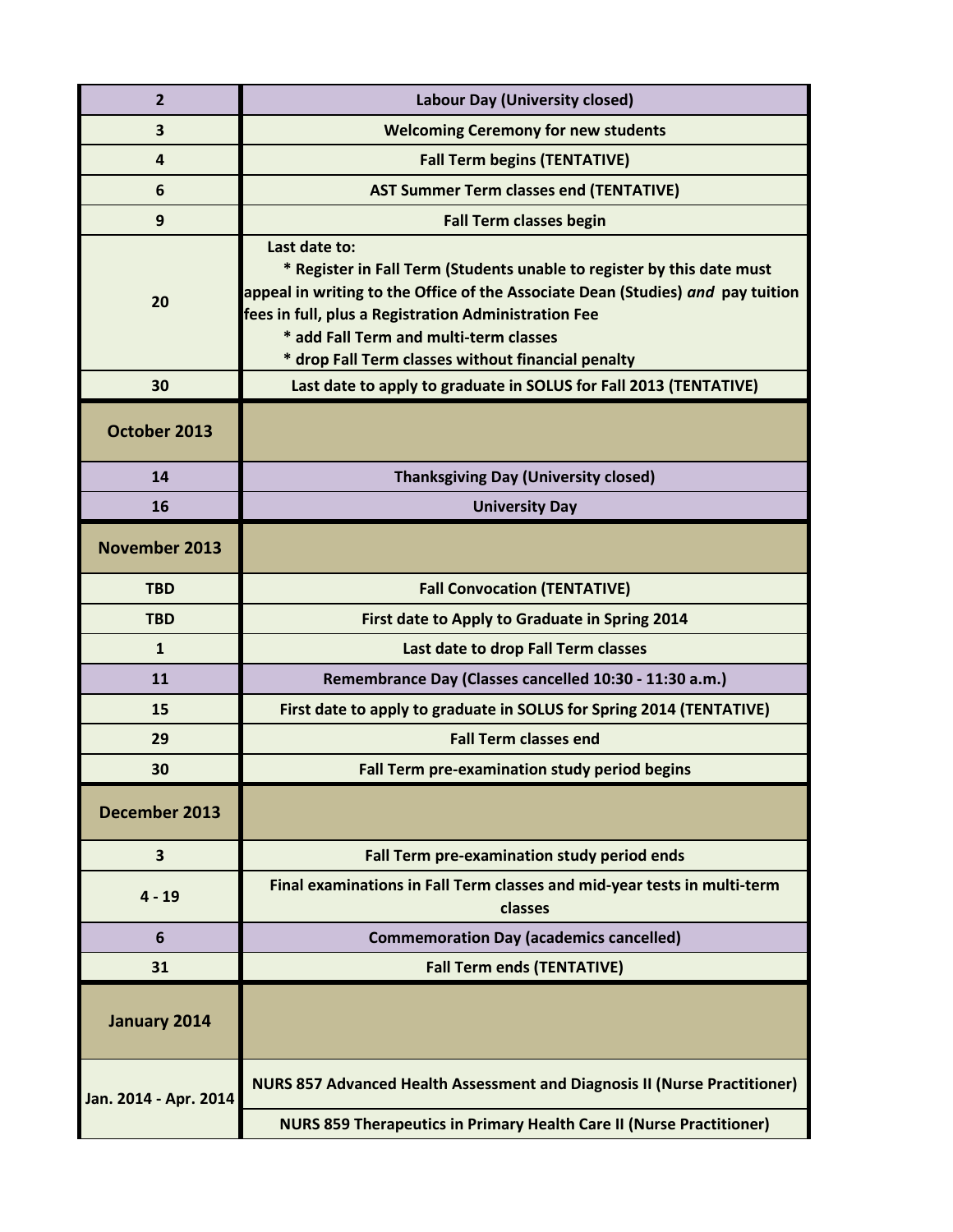| $\mathbf{1}$            | <b>New Year's Day</b>                                                                                                                                                                   |
|-------------------------|-----------------------------------------------------------------------------------------------------------------------------------------------------------------------------------------|
| $\overline{\mathbf{3}}$ | <b>Winter Term begins (TENTATIVE)</b>                                                                                                                                                   |
| 6                       | Last date for students not registered in any other class to register in Winter<br><b>Term without a Registration Administration Fee</b>                                                 |
|                         | <b>Winter Term classes begin</b>                                                                                                                                                        |
| 17                      | Students unable to register by this date must appeal in writing to the Office of<br>the Associate Dean (Studies) and pay tuition fees, plus a Registration<br><b>Administration Fee</b> |
|                         | Last date to add Winter Term classes                                                                                                                                                    |
|                         | Last date to drop Winter Term classes without financial penalty                                                                                                                         |
| <b>February 2014</b>    |                                                                                                                                                                                         |
| $\mathbf{1}$            | Application deadline and all documents due for Nurse Practitioner program                                                                                                               |
| 17                      | <b>Family Day (classes will not be held)</b>                                                                                                                                            |
| $17 - 21$               | <b>Mid-term Reading Week</b>                                                                                                                                                            |
| 28                      | Last date to drop Winter Term classes                                                                                                                                                   |
| <b>March 2014</b>       |                                                                                                                                                                                         |
| $\overline{7}$          | Last date to apply for accommodation for an offical examination conflict for<br>the April examination period                                                                            |
| 15                      | Last date to apply for admission to the Upper-Year Program at the Bader<br><b>International Study Centre for Summer Term (May-June Session)</b>                                         |
| <b>April 2014</b>       |                                                                                                                                                                                         |
| $\overline{a}$          | <b>Winter Term classes end</b>                                                                                                                                                          |
| $5 - 9$                 | Winter Term pre-examination study period                                                                                                                                                |
| $10 - 26$               | Final examinations begin / end in Winter Term and multi-term classes                                                                                                                    |
| 18                      | <b>Good Friday (University closed)</b>                                                                                                                                                  |
| 28                      | Spring Term begins (April-June Session) for AST Year 3 and Year 4 (TENTATIVE)                                                                                                           |
| 30                      | Last date to apply to graduate in Spring 2014 (TENTATIVE)                                                                                                                               |
| <b>May 2014</b>         |                                                                                                                                                                                         |
| May - August            | <b>NURS 854 Integrative Practicum (Nurse Practitioner)</b>                                                                                                                              |
| $\mathbf{1}$            | <b>Tuition fees due in full for all Summer Term sessions</b>                                                                                                                            |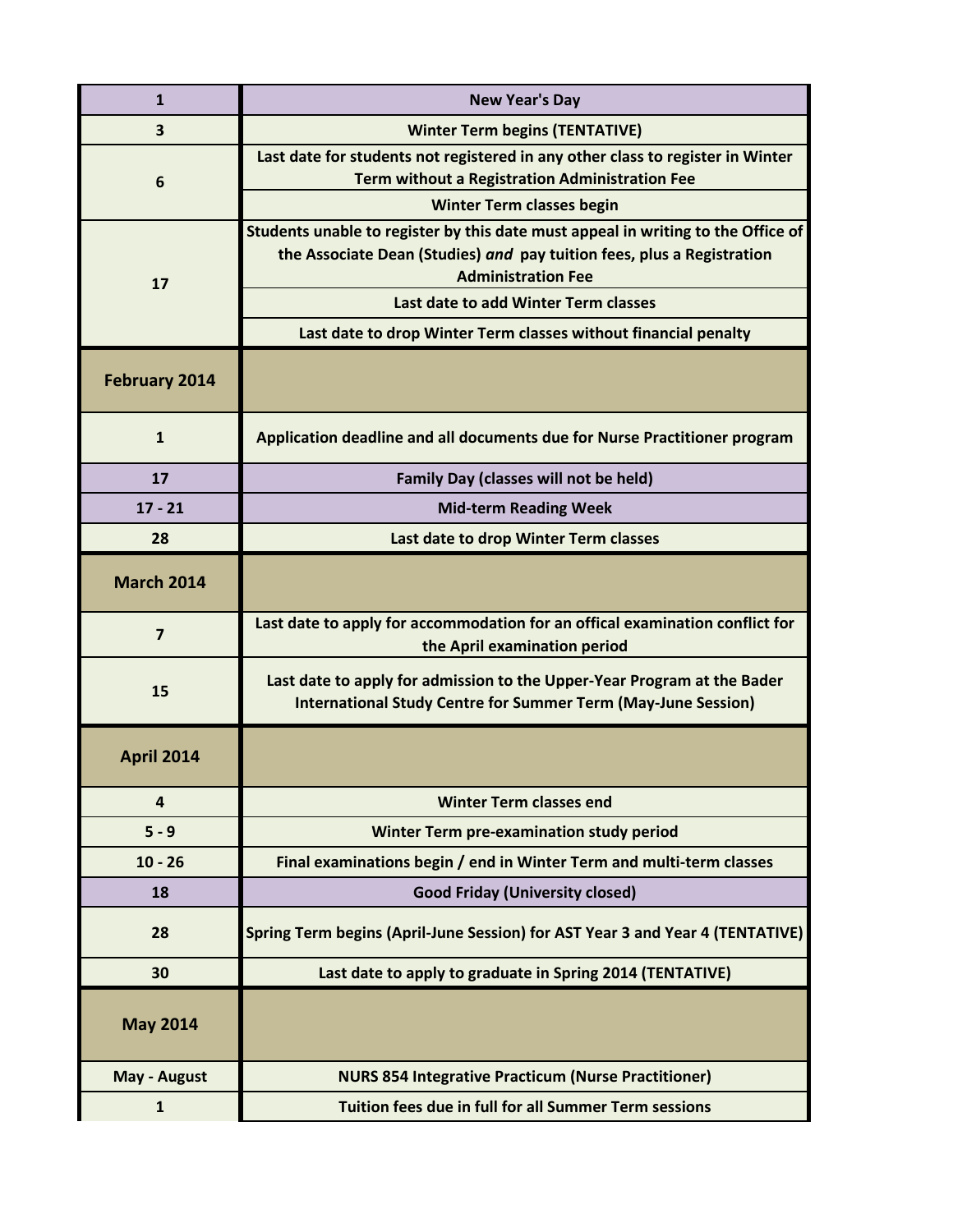| 5                       | Summer Term classes (May-June and May-July Sessions on-campus and<br>distance classes) begin                                                                                       |
|-------------------------|------------------------------------------------------------------------------------------------------------------------------------------------------------------------------------|
| 9                       | Last date to apply for admission to the Upper-Year Program at the Bader<br><b>International Study Centre for Summer Term (June-July Session)</b>                                   |
| 15                      | Last date to apply to the University for upper-year full-time admission for Fall<br>Term from another post-secondary institution                                                   |
| 16                      | Last date to drop Summer Term classes (May-July Session) without financial<br>penalty                                                                                              |
| 19                      | Victoria Day (classes will not be held)                                                                                                                                            |
| <b>June 2014</b>        |                                                                                                                                                                                    |
| <b>TBD</b>              | Spring Convocation: Dates will be determined in Fall 2013. Please refer to<br>http://www.queensu.ca/registrar/currentstudents/convocation/ceremonies.ht<br>ml to view these dates. |
| 1                       | Last date for Queen's students to apply to transfer into the Faculty of Arts and<br>Science and the School of Kinesiology and Health Studies for Fall Term                         |
| 27                      | Last date to drop Summer Term classes (May-July Session)                                                                                                                           |
| 28                      | Summer Term (April-June Session) for AST Year 3 and Year 4 ends (TENTATIVE)                                                                                                        |
|                         | Summer Term (June, July, August, September) for AST Year 3 and Year 4<br>begins (TENTATIVE)                                                                                        |
| <b>July 2014</b>        |                                                                                                                                                                                    |
| $\mathbf{1}$            | Canada Day (Statutory holiday)                                                                                                                                                     |
| $\overline{\mathbf{z}}$ | Last date to drop Summer Term classes (June-August Session) without<br>financial penalty                                                                                           |
| 15                      | First date to apply to graduate in SOLUS for Fall 2014 (TENTATIVE)                                                                                                                 |
| 25                      | <b>Summer Term classes (May-July Session) end</b>                                                                                                                                  |
| 29                      | Last date to drop Summer Term classes (June-August Session)                                                                                                                        |
| August 2014             |                                                                                                                                                                                    |
| $\overline{4}$          | Civic Holiday (classes will not be held)                                                                                                                                           |
| 11                      | <b>Summer Term classes (June-August Session) end (TENTATIVE)</b>                                                                                                                   |
| $13 - 14$               | Summer Term examinations in July - August Session classes (TENTATIVE)                                                                                                              |